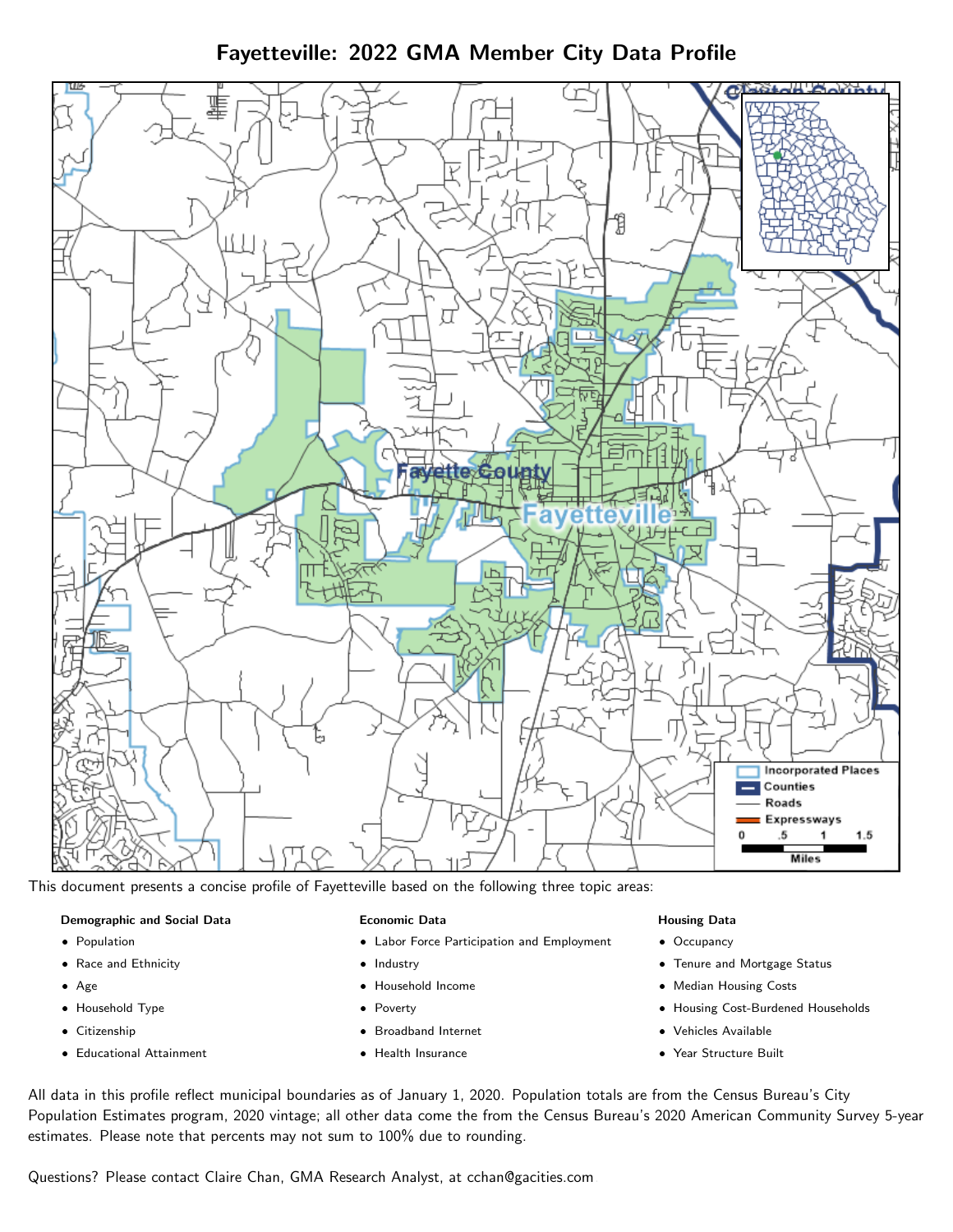# Fayetteville: Demographic and Social



Age 0% 1% 2% 3% 4% 5% Male **Female** Female 5% 4% 3% 2% 1% 85 and over 80-84 75-79 70-74 65-69 60-64 55-59 50-54 45-49 40-44 35-39 30-34 25-29 20-24 15-19 10-14 5-9 Under 5

**Citizenship** 



Source: American Community Survey, 2020 5-year estimates, table B05002 Source: American Community Survey, 2020 5-year estimates, table B15002

Race and Ethnicity



Source: U.S. Census Bureau, City Population Estimates, 2020 vintage Source: American Community Survey, 2020 5-year estimates, table B03002

## Household Type



Source: American Community Survey, 2020 5-year estimates, table B01001 Source: American Community Survey, 2020 5-year estimates, table B11001

#### Educational Attainment



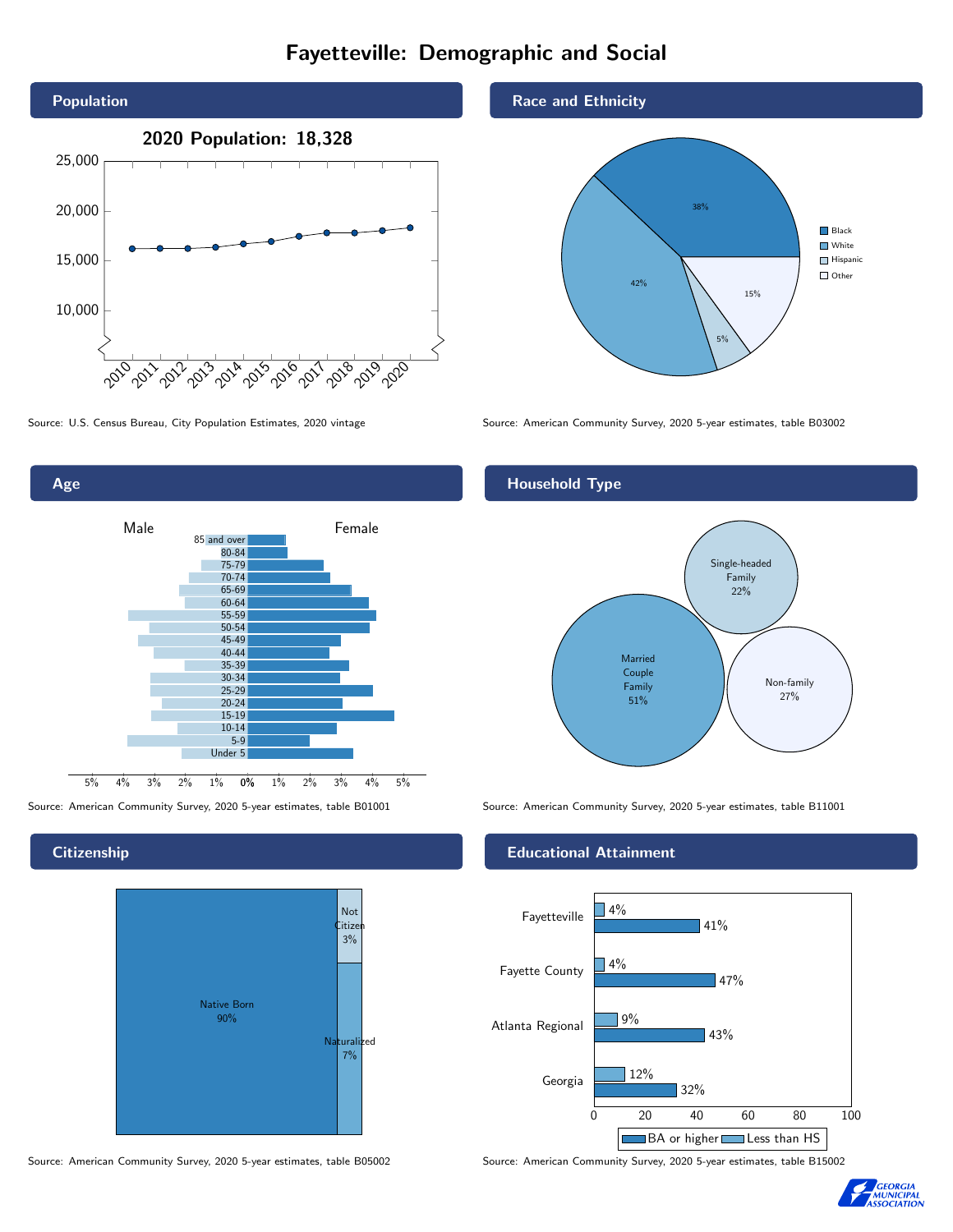# Fayetteville: Economic



Source: American Community Survey, 2020 5-year estimates, table B23001 Note: Unemployment rate is based upon the civilian labor force.



Source: American Community Survey, 2020 5-year estimates, tables B19013 and B19025 Source: American Community Survey, 2020 5-year estimates, table B17010



Source: American Community Survey, 2020 5-year estimates, table B28002 Source: American Community Survey, 2020 5-year estimates, table B18135

## Industry

| Agriculture, forestry, fishing and hunting, and mining      | $0\%$ |
|-------------------------------------------------------------|-------|
| Construction                                                | 3%    |
| Manufacturing                                               | 10%   |
| <b>Wholesale Trade</b>                                      | $1\%$ |
| Retail Trade                                                | 14%   |
| Transportation and warehousing, and utilities               | 13%   |
| Information                                                 | $2\%$ |
| Finance and insurance, real estate, rental, leasing         | 6%    |
| Professional, scientific, mgt, administrative, waste mgt    | 9%    |
| Educational services, and health care and social assistance | 19%   |
| Arts, entertainment, recreation, accommodation, food        | 10%   |
| service                                                     |       |
| Other services, except public administration                | $7\%$ |
| Public administration                                       | $4\%$ |

Source: American Community Survey, 2020 5-year estimates, table C24030

# Poverty



#### Health Insurance